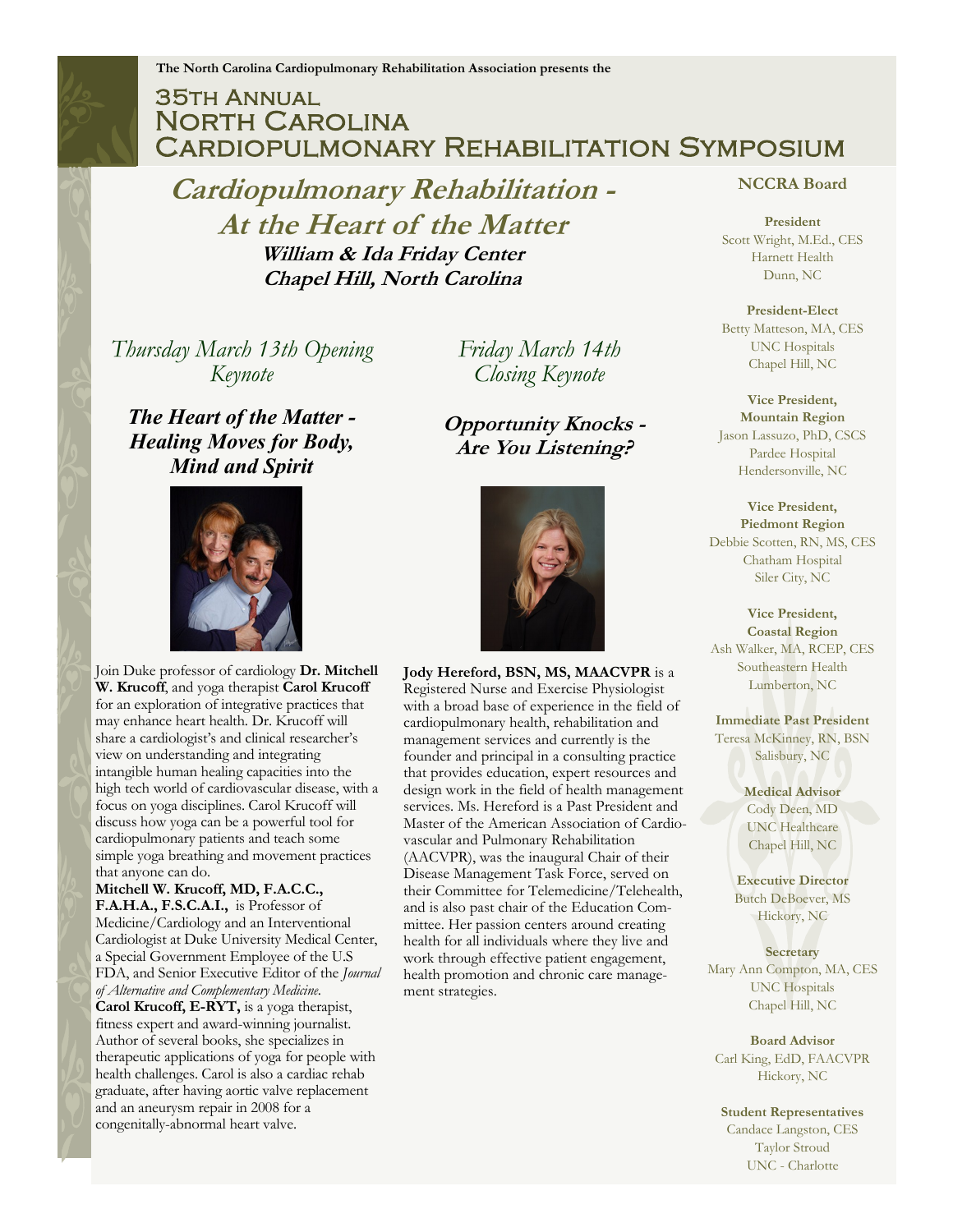# **CARDIOPULMONARY REHABILITATION - Symposium AT THE HEART OF THE MATTER**

**Faculty**

|                                                                                                                                | Thursday, March 13 |                                                                                                                                                                                                                              |  |
|--------------------------------------------------------------------------------------------------------------------------------|--------------------|------------------------------------------------------------------------------------------------------------------------------------------------------------------------------------------------------------------------------|--|
|                                                                                                                                | $6:00-6:30$ pm     | <b>Registration and light buffet</b>                                                                                                                                                                                         |  |
| Carol Krucoff, E-RYT<br><b>Healing Moves</b><br>Durham, NC                                                                     | $6:30-8:00$ pm     | The Heart of the Matter: Healing Moves<br>for Body, Mind and Spirit<br>Carol Krucoff, E-RYT<br>Mitchell W. Krucoff, MD, F.A.C.C, F.A.H.A., F.S.C.A.I                                                                         |  |
| Mitchell W. Krucoff,<br>MD, F.A.C.C., F.A.H.A.,<br><b>F.S.C.A.I.</b>                                                           | $8:00-9:30$ pm     | Mix-n-Mingle<br>Hors d'oeuvres, beverages - featuring live music by "Carolina Cut Ups"<br>Sponsored by LSI, Inc.                                                                                                             |  |
| <b>Duke University Medical Center</b>                                                                                          | Friday, March 14   |                                                                                                                                                                                                                              |  |
| Durham, NC                                                                                                                     | $7:00-8:00$ am     | Registration/Breakfast/Exhibits                                                                                                                                                                                              |  |
| Jim Blumenthal, PhD                                                                                                            | 8:00-8:15 am       | Welcome<br>Scott Wrignt, M.Ed., CES - NCCRA President                                                                                                                                                                        |  |
| <b>Duke University Medical Center</b><br>Durham, NC                                                                            | 8:15-9:15 am       | Is There a Role for Stress Management in Cardiac Rehab?<br>Jim Blumenthal, PhD<br>Sponsored by Kenneth Witt                                                                                                                  |  |
| John Buse, MD, PhD<br><b>UNC School of Medicine</b><br>Chapel Hill, NC                                                         | 9:15-10:15 am      | Diabetes Care: Creating Clarity in a Sea of Confusion<br>John Buse, MD, PhD, CDE<br>Sponsored by Quinton/Mortara                                                                                                             |  |
|                                                                                                                                | 10:15-10:35 am     | Break/Exhibits (20 minutes)                                                                                                                                                                                                  |  |
| Jennifer Schwartz, MD<br><b>UNC School of Medicine</b><br>Chapel Hill, NC<br>Peadar Noone, MD<br><b>UNC School of Medicine</b> | 10:35-11:35 am     | <b>Discipline Meetings:</b><br>Sponsored by UNC Health Care<br>Nursing - Lisa Warren, RN - Chair<br>Exercise - Jennifer Simmons, MA - Chair<br>Nutrition - Liz Watt, RD - Chair<br>Psychosocial - Sandra Freeman, MD - Chair |  |
| Chapel Hill, NC                                                                                                                |                    | Pulmonary - Connie Paladenech, RT - Chair                                                                                                                                                                                    |  |
| Connie Paladenech, RT                                                                                                          | 11:35 am-12:35 pm  | <b>Electrophysiology Update</b><br>Jennifer Schwartz, MD<br>Sponsored by Quinton/Mortara                                                                                                                                     |  |
| <b>Wake Baptist Medical Center</b><br>Winston-Salem, NC                                                                        | $12:35-1:45$ pm    | Lunch/Business Meeting/Awards                                                                                                                                                                                                |  |
| <b>Mahesh Patel, MD</b><br><b>Duke University Medical Center</b><br>Durham NC                                                  | $1:45-2:45$ pm     | <b>Breakout Sessions:</b><br>1. Pulmonary<br><b>End Stage Lung Disease - Treatment Options</b><br>Peadar Noone, MD                                                                                                           |  |
| T.J. Raney, PhD<br><b>UNC School of Medicine</b><br>Chapel Hill, NC                                                            |                    | Pulmonary Reimbursement/Legislative Update<br>Connie Paladenech, RT<br>2. Cardiac<br>NC Cardiac Rehab Referral Project<br>Mahesh Patel, MD                                                                                   |  |
| Jody Hereford, BSN, MS,                                                                                                        |                    |                                                                                                                                                                                                                              |  |
| <b>MAACVPR</b><br><b>Hereford Consulting Group</b>                                                                             | $2:45-3:45$ pm     | <b>Understanding and Recognizing Eating Disorder Behavior</b><br>T.J. Raney, PhD                                                                                                                                             |  |
| Boulder, CO                                                                                                                    | $3:45-4:00$ pm     | Break/Exhibits (15 minutes)                                                                                                                                                                                                  |  |
|                                                                                                                                | $4:00-5:00$ pm     | <b>Opportunity Knocks: Are You Listening?</b><br>Jody Hereford, BSN, MS, MAACVPR<br>Sponsored by Health Diagnostics Laboratories, Inc.                                                                                       |  |
|                                                                                                                                | 5:00-5:30 pm       | Closing remarks, attendance certificates                                                                                                                                                                                     |  |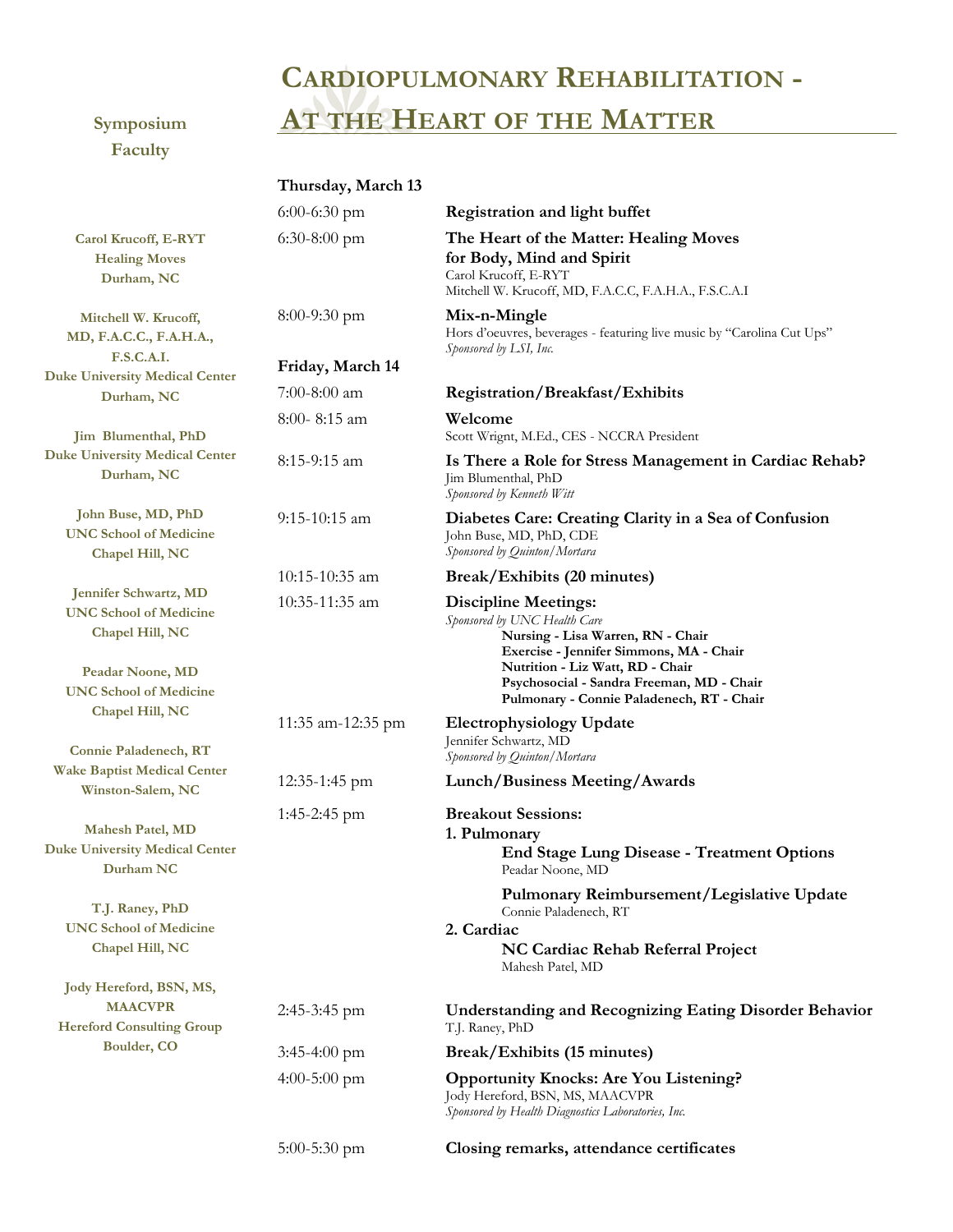## **CARDIOPULMONARY REHABILITATION -**

## **AT THE HEART OF THE MATTER**

### **Registration**

| Address ( $\Box$ Home $\Box$ Work) |  |                   |  |  |
|------------------------------------|--|-------------------|--|--|
| $City$ State                       |  |                   |  |  |
| Work Phone Number                  |  | Home Phone Number |  |  |
| Fax Number                         |  | Email Address     |  |  |
| <b>Registration Fees</b>           |  |                   |  |  |
| Pre-Symposium/Opening Keynote Only |  |                   |  |  |

 $\Box$  \$20.00

**Symposium Registration (Includes Pre-symposium Opening Keynote Thursday evening)**  ■ \$140.00 NCCRA members

- □ \$190.00 Non-members (includes membership fee)
- \$50.00 Full time students

\$\_\_\_\_\_ Total Amount Enclosed

#### **Payment Options:**

□ Check Enclosed Check or cash will be presented at registration (please send registration form in advance) *(Make checks payable to NCCRA)* We regret that we are unable to accept credit cards, debit cards, or Paypal.

**Mail Form and Payment to: NCCRA** P O BOX 6054 Hickory NC 28603-6054 or Fax form: (919) 843-2191 or Email: bdeboo57@gmail.com

#### **IMPORTANT!!**

The Friday Center now requires that all vehicles display a parking pass. There is no additional charge for parking. The parking pass is included on the last page of this brochure.

**Please print the pass and bring it to the Symposium. Black and white copies are OK. It must be displayed on the dash of your car in the Friday Center parking lot. Copies of this pass will not be available at registration!**

#### **General Information**

#### **Target Audience**

Exercise physiologists, registered nurses, physicians, dietitians, respiratory therapists, mental health professionals, physical therapists, vocational rehabilitation counselors, students, and other healthcare professionals interested in cardiopulmonary rehabilitation.

#### **Registration Information**  Fees:

\$20.00 Pre-symposium only \$140.00 NCCRA members \$190.00 Non-members (includes membership fee) \$50.00 Full time students

#### **Cancellation Policy**

Participants who are registered and cancel between 2 weeks and up to 48 hours prior to the program will receive a 70% refund. No refund if cancels less than 48 hours prior to event. Substitutes are welcome. Cancellations **must** be in writing. (fax, mail, or email).

#### **Continuing Education Credit AARC Contact Hours:**

Application has been made to the American Association for Respiratory Care (AARC) for continuing education contact hours.

#### **ADA:**

Application has been made to the American Dietetic Association (ADA) for the award of continuing education hours.

#### **CEU:**

The Friday Center for Continuing Education has approved this continuing educational activity for 8.5 hours of continuing education credit .

#### **HANDOUTS:**

**Presentation handouts will be posted on the NCCRA website as soon as they are provided by speakers. Copies of handouts will not be provided at the Symposium.**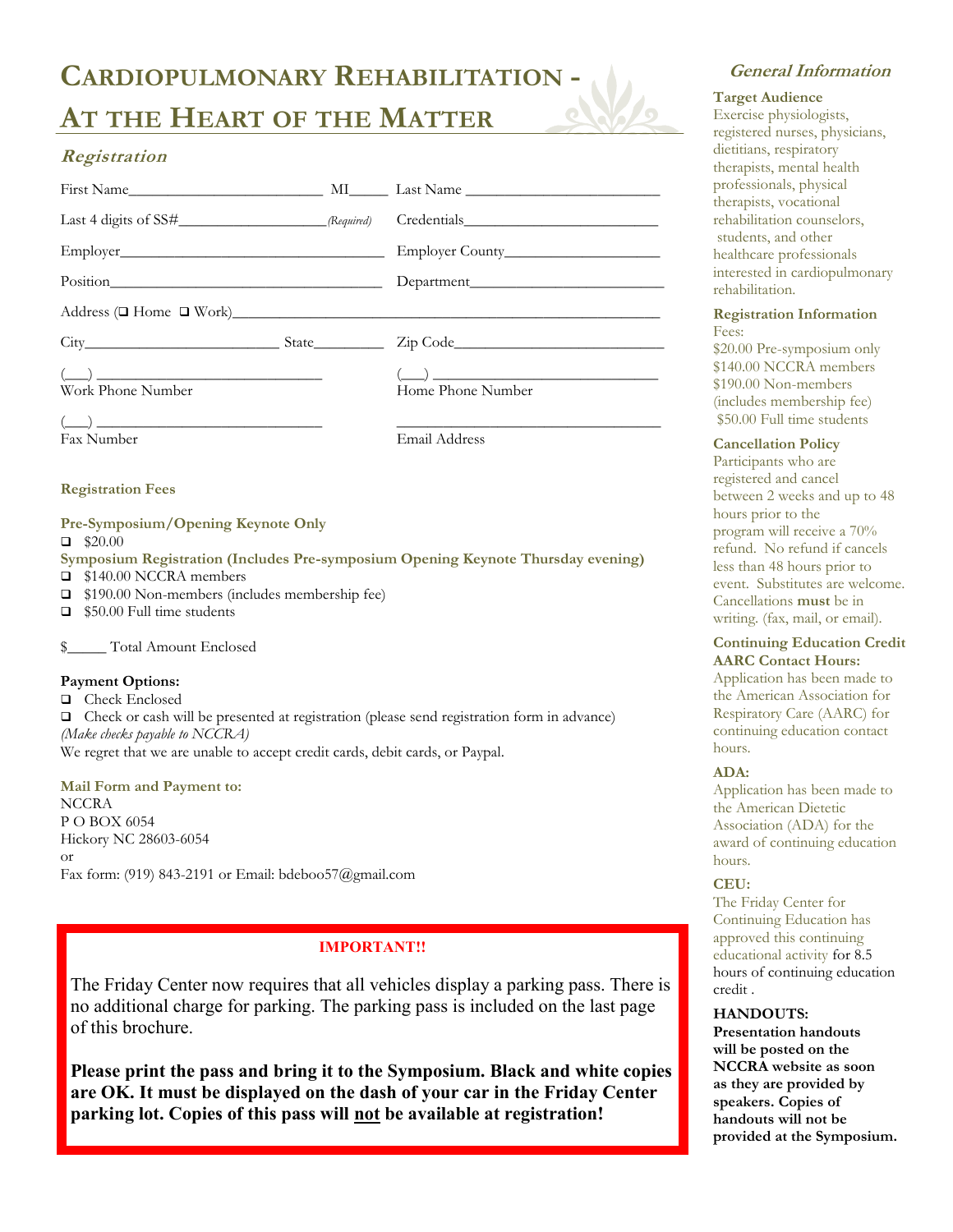

#### **Directions to the Friday Center**

The Friday Center is located at 100 Friday Center Drive, Chapel Hill, NC 27517, approximately three miles east of the UNC-Chapel Hill

campus, just off Highway 54 East (Raleigh Road). The Center is a short distance from Interstate 40 (from Raleigh, I-40 exit 273A; from

Greensboro, I-40 exit 273).

#### *From Winston-Salem, Greensboro, and points West:*

Take I-40 East to Exit 273 (Hwy 54 West/Chapel Hill). Turn right at top of ramp. Proceed to the fifth stoplight, turn left onto Friday Center Drive (approximately two miles), and take the second right into the Friday Center parking area. Guest parking is on the left; the Friday Center is on the right.

#### *From Charlotte:*

Take I-85 North to Greensboro (I-85 and I-40 intersect in Greensboro) and follow the directions from Greensboro above.

#### *From Raleigh:*

Take I-40 to Exit 273A (Hwy 54 West/Chapel Hill). Proceed to the fifth stoplight, turn left onto Friday Center Drive (approximately two miles), and take the second right into the Friday Center parking area. Guest parking is on the left; the Friday Center is on the right.

#### *From points south of Chapel Hill, arriving on Hwy 15-501 North:*

Take the 15-501/54 East bypass as you approach Chapel Hill. Take the Hwy 54 East exit (approximately two miles) toward Raleigh. Proceed to the fifth stoplight, turn right onto Friday Center Drive, and take the second right into the Friday Center parking area. Guest parking is on the left; the Friday Center is on the right.

#### **Hotel Accommodations**

**Courtyard by Marriott Chapel Hill** (located next to Friday Center) 100 Marriott Way, Chapel Hill, NC

Room rates \$112.00 for 2 queens or 1 king (can be shared to reduce cost). Reservations received after Monday, February 26, 2014 will be provided on a space available basis at prevailing rates.

Reservations: Contact hotel directly at 1-919-883-0700 Toll Free at 1-800-321-2211 Be sure to refer to: **NCCRA Symposium 2014** when calling.

Website: [www.marriott.com/RDUCH](http://www.marriott.com/RDUCH)